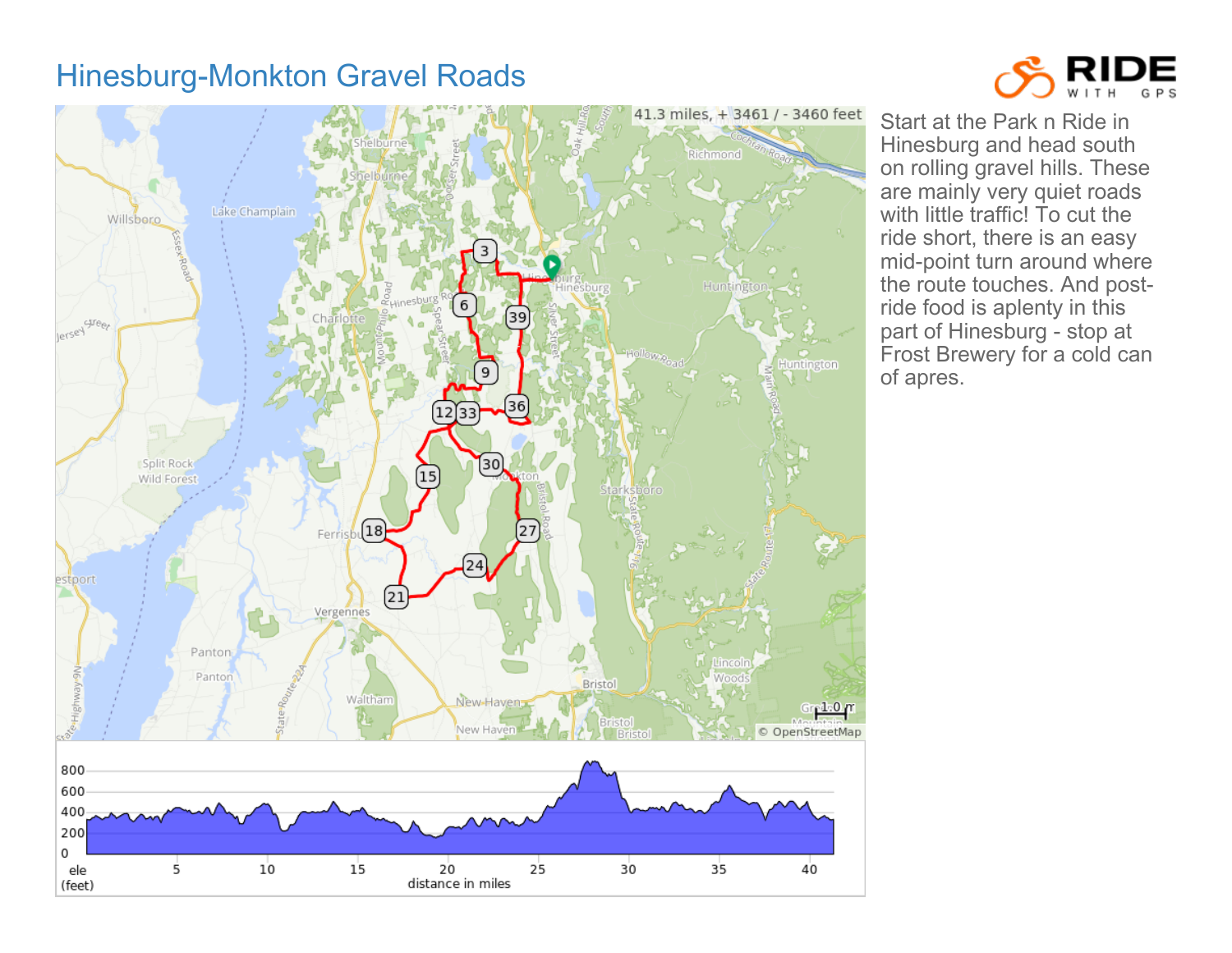## Hinesburg-Monkton Gravel Roads

| <b>Num</b> | <b>Dist</b> | Prev | <b>Type</b> | <b>Note</b>                           | <b>Next</b> |
|------------|-------------|------|-------------|---------------------------------------|-------------|
| 1.         | 0.0         | 0.0  | 0           | Start of<br>route                     | 1.0         |
| 2.         | 1.0         | 1.0  |             | R to<br>stay on<br>Charlott<br>e Rd   | 0.0         |
| 3.         | 1.0         | 0.0  |             | R onto<br>Leaven<br>sworth<br>Rd      | 1.7         |
| 4.         | 2.8         | 1.7  |             | L onto<br>Oneil<br>Rd                 | 0.5         |
| 5.         | 3.3         | 0.5  |             | Continu<br>e onto<br>Carpent<br>er Rd | 0.6         |
| 6.         | 3.9         | 0.6  |             | L onto<br>Dorset<br>St                | 1.5         |

| 3.9 miles. +277/-248 feet |  |
|---------------------------|--|
|                           |  |

\_\_\_\_\_\_\_\_\_\_\_\_\_\_\_\_\_\_\_\_\_\_\_\_\_\_\_\_\_\_\_\_\_

| <b>Num</b> | <b>Dist</b> | Prev | <b>Type</b> | <b>Note</b>                                             | <b>Next</b> |
|------------|-------------|------|-------------|---------------------------------------------------------|-------------|
| 13.        | 11.2        | 0.0  |             | L onto<br>Monkto<br>n Rd                                | 0.5         |
| 14.        | 11.7        | 0.5  |             | Continu<br>e onto<br>Covere<br>d<br><b>Bridge</b><br>Rd | 0.8         |
| 15.        | 12.5        | 0.8  |             | R onto<br>Rotax<br>Rd                                   | 0.5         |
| 16.        | 12.9        | 0.5  |             | Continu<br>e onto<br><b>Hollow</b><br>Rd                | 0.2         |
| 17.        | 13.1        | 0.2  |             | L onto<br>Hand<br>Rd                                    | 0.9         |

| <b>Num</b> | <b>Dist</b> | Prev | Type | <b>Note</b>                             | <b>Next</b> |
|------------|-------------|------|------|-----------------------------------------|-------------|
| 7.         | 5.3         | 1.5  |      | L onto<br><b>Hinesb</b><br>urg Rd       | 0.2         |
| 8.         | 5.5         | 0.2  |      | R onto<br>Bean<br>Rd                    | 1.4         |
| 9.         | 6.9         | 1.4  |      | L onto<br>Prindle<br>Rd                 | 1.4         |
| 10.        | 8.3         | 1.4  |      | R onto<br>Roscoe<br>Rd                  | 1.3         |
| 11.        | 9.6         | 1.3  |      | R onto<br>Lewis<br><b>Creek</b><br>Rd   | 1.6         |
| 12.        | 11.2        | 1.6  |      | L to<br>stay on<br>Lewis<br>Creek<br>Rd | 0.0         |

7.3 miles. +444/-622 feet

| <b>Num</b> | Dist | Prev | <b>Type</b> | <b>Note</b>                                          | <b>Next</b> |
|------------|------|------|-------------|------------------------------------------------------|-------------|
| 18.        | 14.0 | 0.9  |             | L onto<br><b>Fuller</b><br>Mountai<br>n Rd           | 2.4         |
| 19.        | 16.4 | 2.4  |             | L onto<br>Shellho<br>use<br>Mountai<br>n Rd          | 1.6         |
| 20.        | 18.0 | 1.6  |             | R to<br>stay on<br>Shellho<br>use<br>Mountai<br>n Rd | 0.0         |
| 21.        | 18.0 | 0.0  |             | L to<br>stay on<br>Shellho<br>use<br>Mountai<br>n Rd | 0.1         |